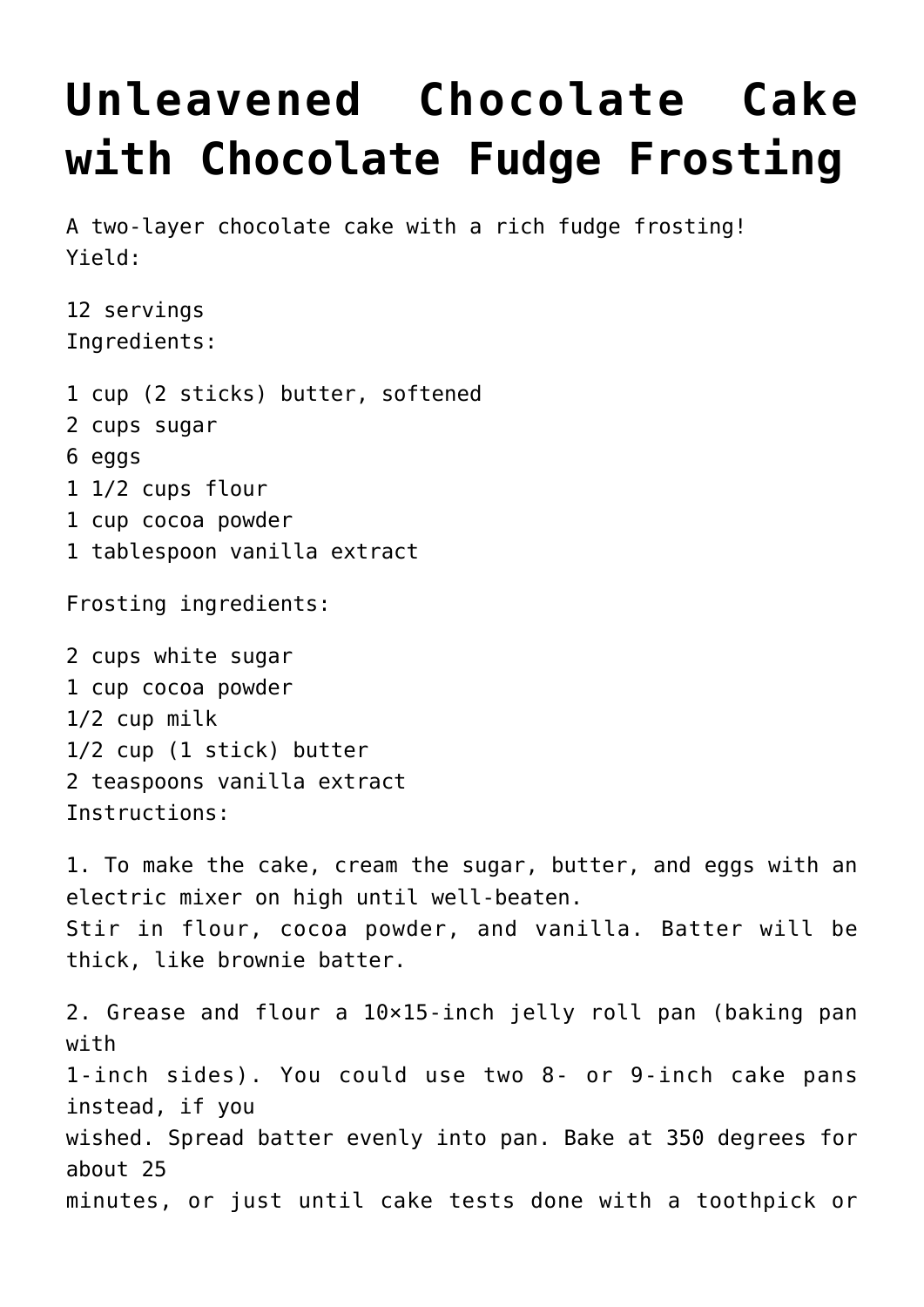fork.

3. Place cake (in the pan) on a cooling rack, cover with a clean towel, and allow to cool completely.

4. Cut cake in half, trimming sides if necessary, so that the two pieces can be stacked on a serving tray or platter.

5. Make frosting by combining frosting ingredients in a sauce pan and heating over medium heat, stirring constantly. Bring mixture to a boil and then boil and stir for 1 minute. Remove pan from heat and allow to cool for about 5 minutes.

6. Using an electric mixer, beat frosting on high until it starts to thicken to a frosting consistency. The frosting will continue to thicken as it continues to cool, so don't beat it too long.

7. Once it is spreadable, spread half of the frosting over the first layer of the cooled cake, working quickly. Place the second piece of cake on top and insert a few toothpicks if desired, to keep the cake layers from shifting. Finish frosting the cake.



Unleavened Chocolate Cake with Chocolate Fudge Frosting